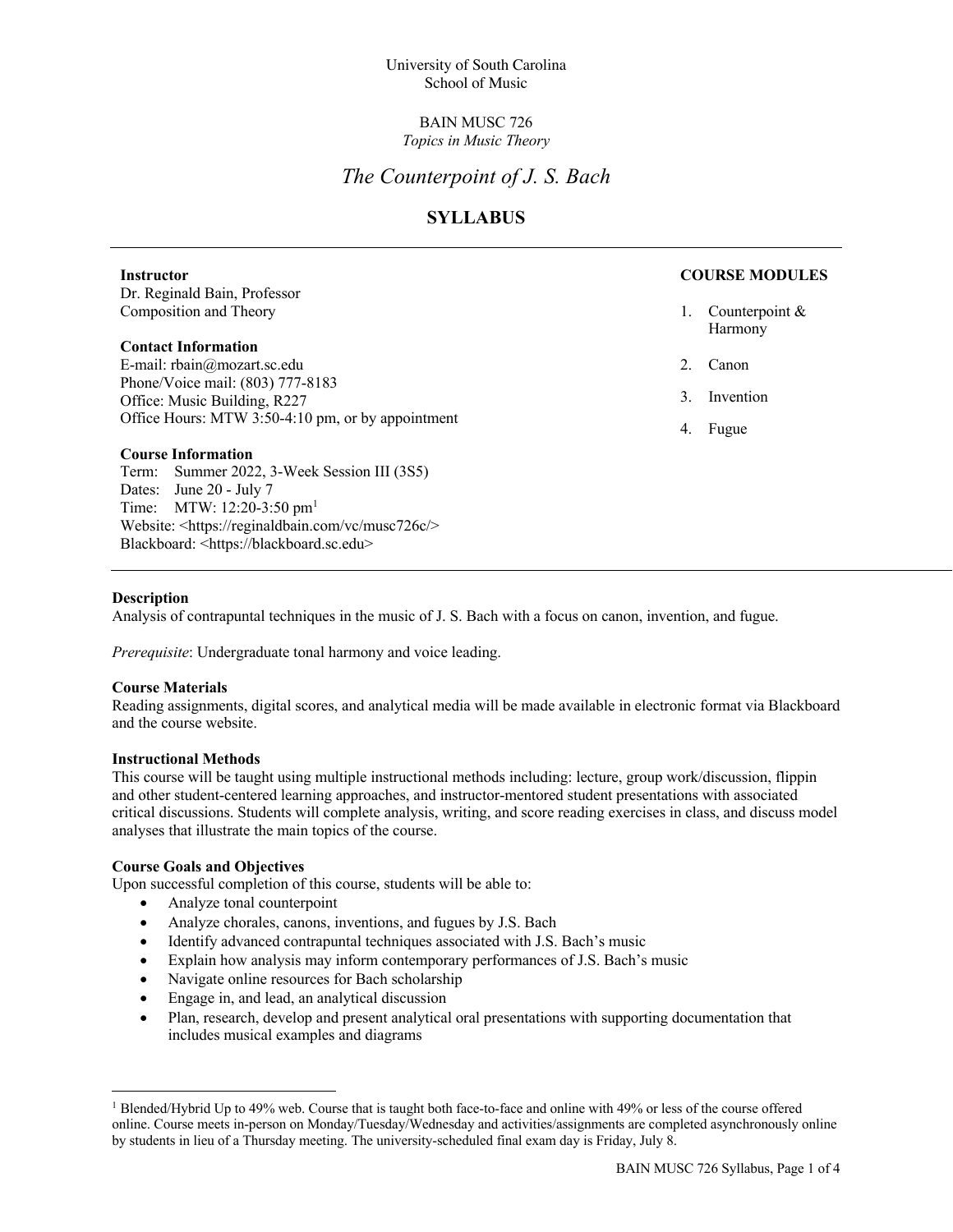#### **Course Requirements**

Daily reading, analysis, writing, score study and listening. Daily participation in the in-class exercises and class discussions. Daily use of the course Blackboard page and website to access digital course materials. Two analysis projects (1. *Chorale* and 2. *Invention*), and a final presentation on a fugue by J.S. Bach with supporting documentation. Three asynchronous Thursday projects: 1. *Bach & Friends*, 2. *Special Topics*, and 3. *Fugue Project Self-Reflection*. See the *Daily Schedule* for due dates/times.

#### **Technical Requirements**

A computer, Web access, and a university-provided Blackboard account are required to access the digital course materials and submit work via Blackboard. Microsoft Word (.docx), Excel (.xlsx), and PowerPoint (.pptx) are the preferred document creation formats. These programs are available for free to all UofSC students. PDF is the required digital document submission format. For more detailed information, see *Links for Students*.

#### **University Policies**

As described on the university's *Carolinian Creed*, *Honor Code* and *Center for Teaching Excellence* websites, students are expected to practice the highest possible standards of academic integrity and classroom etiquette. This course will follow the university's *Attendance Policy* which is available online at:

https://academicbulletins.sc.edu/undergraduate/policies-regulations/undergraduate-academic-regulations/

Detailed information about student services are available on the course website (see *Links for Students*).

### **Student Disability Resource Center**

If you are registered with the Student Disability Resource Center (SDRC), please make sure I receive a copy of your accommodation letter by the first day of class so I may work with you (and with SDRC as necessary) to make sure your accommodations are met. The SDRC is located in Close-Hipp, Suite 102. You may reach the SDRC via e-mail sadrc@mailbox.sc.edu, or phone (803) 777-6142.

#### **Classroom Policies**

I am committed to making each day we meet an active, focused, positive, and distraction-free learning environment for everyone in the class. I expect all students to follow the university guidelines for classroom *safety* and *acceptable conduct*, as well as the *classroom etiquette* guidelines below:

- For current campus safety guidelines, visit the *Novel Coronavirus (COVID-19) Landing Page*: <https://sc.edu/safety/coronavirus/>.
- Please do not enter the classroom while music is playing. You may enter the classroom (as quietly as possible) when the when the instructor indicates that the current active listening exercise has ended.
- Cell phones should be put in silent mode before the class begins and should typically be <u>out of plain sight</u>.
- The use of laptops and tablets can be a significant distraction to others. Please be sensitive to this fact and limit their potential for distraction by using your electronic devices only for class-related activities.
- During certain *active learning activities*, electronic devices may need to be stowed away.
- In the case of *illness* or *extended absence*, be sure to keep the instructor informed via e-mail.
- Students are expected to be *fully attentive* to the *presentation of work by colleagues*.
- Students are expected to communicate ideas clearly and effectively. All work must reflect *acceptable standards of written English*. If you need help with your writing, the USC Writing Center (703 Byrnes Building, 803-777-2078) is committed to helping students take advantage of all the opportunities for learning that exist within the writing process.

### **Grading Scale**

 $A = 90-100\%$ ; B + = 85-89%; B = 80-84%; C + = 75-79%; C = 70-74%; D + = 65-69%; D = 60-64%; F = 0-59%

#### **Grade Distribution**

- 10% Daily attendance, course engagement, preparation, and interaction with colleagues
- 30% Three asynchronous projects (10% ea.)
- 15% Chorale Project
- 20% Invention Project
- 25% Fugue Project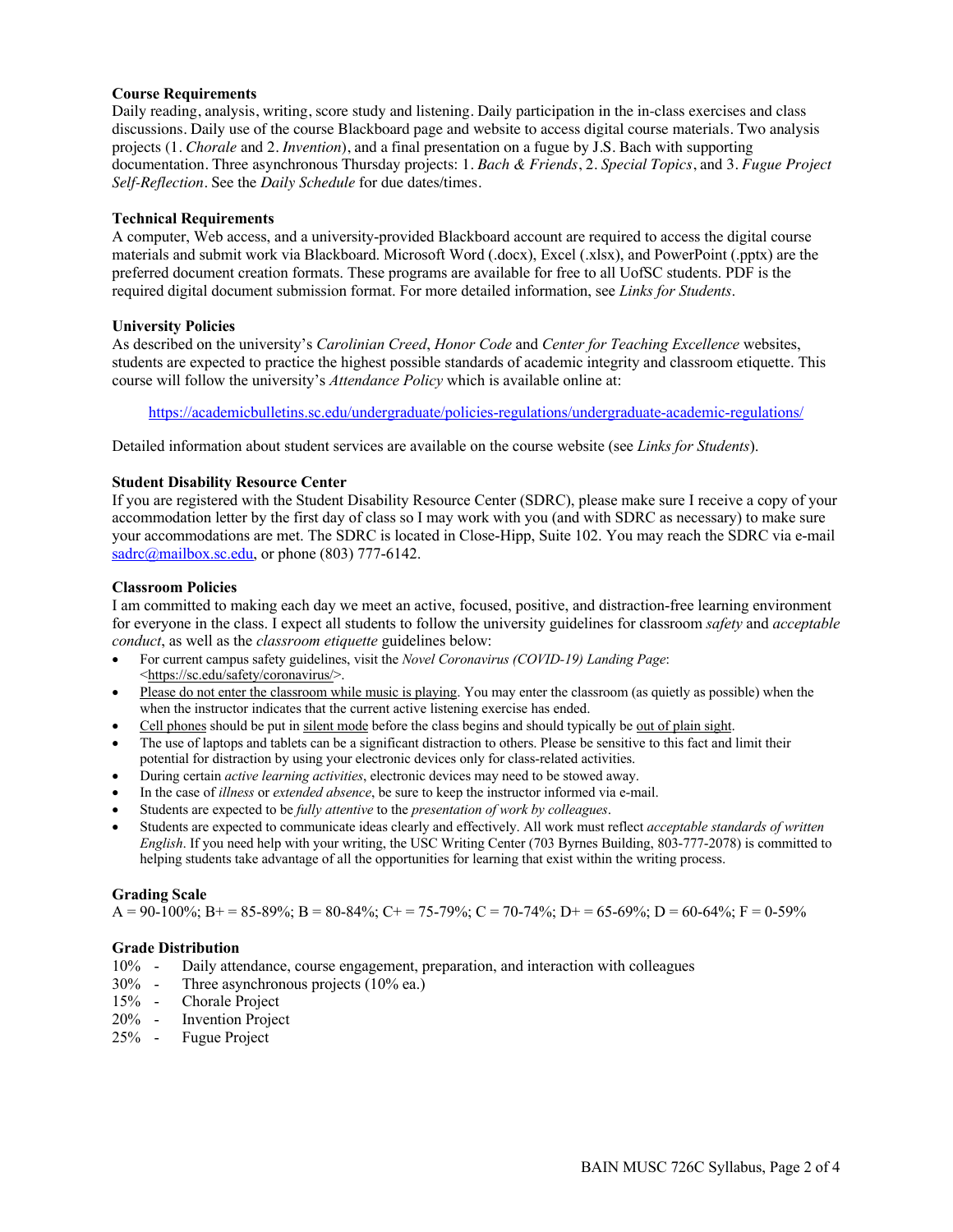### **COURSE OVERVIEW**

#### **Calendar**

| June | 20 | 21 | 22   |  |
|------|----|----|------|--|
| June |    | 28 | 29   |  |
| July |    |    | $6*$ |  |

\* - Presentation day

| <b>Daily Schedule</b> |                                     |                                                     |                                                                                                                                                                     |  |  |
|-----------------------|-------------------------------------|-----------------------------------------------------|---------------------------------------------------------------------------------------------------------------------------------------------------------------------|--|--|
| Week 1                | <b>June 20-24</b><br>Mon., 6/20     | <b>Topic</b><br><b>Species Counterpoint</b>         | Reading<br>Fux 1725, 19-23<br>Gauldin 2004, A14-25                                                                                                                  |  |  |
|                       | Tues., 6/21                         | Thoroughbass &<br>Harmony                           | David & Mendel 1966, 388-393 & 398<br>Benjamin 1986, Appendix 1: Harmony                                                                                            |  |  |
|                       | Wed., 6/23                          | Canon                                               | Benjamin 2003, Ch. 6 Imitation: Canon                                                                                                                               |  |  |
|                       | Thurs., 6/23                        | Asynchronous Thurs. 1                               | Bach & Friends                                                                                                                                                      |  |  |
| Week 2                | June 29-30 & July 1-2<br>Mon., 6/27 | Invention                                           | Turek 1995a, The Invention<br>Benjamin 2003, Ch. 7 The Two-Voice Invention<br>Benjamin 2003, Ch. 5 Double (Invertible) Cpt.<br>Gauldin 2013, The Two-Part Invention |  |  |
|                       | Tues., 6/28                         | Fugue                                               | Turek, 1995b, Fugue<br>Benjamin 2003, Ch. 10 Fugue 1                                                                                                                |  |  |
|                       | Wed., 6/29                          | Fugue (cont.)                                       | Benjamin 2003, Ch. 11 Fugue 2                                                                                                                                       |  |  |
|                       | Thurs., 6/30                        | Asynchronous Thurs. 2                               | <i>Special Topics</i>                                                                                                                                               |  |  |
| Week 3                | <b>July 5-8</b><br>Tues., 7/5       | Fugue (cont.)<br><b>Fugue Project Consultations</b> | Kerman 2015 (Optional Selections)                                                                                                                                   |  |  |
|                       | Wed., 7/6                           | <b>FUGUE PRESENTATIONS</b>                          |                                                                                                                                                                     |  |  |
|                       | Thurs., 7/7                         | Asynchronous Thurs. 3                               | <b>Fugue Project Self-Reflection</b>                                                                                                                                |  |  |

#### **References**:

Benjamin, Thomas. 2003. *The Craft of Tonal Counterpoint*, 2nd ed. New York: Routledge.

\_\_\_\_\_\_\_\_\_\_\_\_\_\_\_. 1986. *Counterpoint in the Style of J.S. Bach*. New York: Schirmer.

David, Hans T. and Arthur Mendel, eds. 1966. *The Bach Reader*. New York: Norton.

Fux, Johann Joseph. 1725/1965. *The Study of Counterpoint from Johann Joseph Fux's Gradus ad Parnassum*. Translated and edited by Alfred Mann. New York: Norton.

Gauldin, Robert. 2013. *A Practical Approach to Eighteenth-Century Counterpoint*, Revised Edition. Long Grove: IL, Waveland Press.

\_\_\_\_\_\_\_\_\_\_\_\_\_. 2004. "An Introduction to Species Counterpoint," in *Harmonic Practice in Tonal Music*, 2nd ed. New York: Norton, pp. A14-25.

Kerman, Joseph. 2015. *Art of Fugue: Bach Fugues for Keyboard*, 1715-1750. Berkeley: U. of California Press. Turek, Ralph. 1995a/b. "The Invention," and "Fugue," in *The Elements of Music*. New York: McGraw Hill.